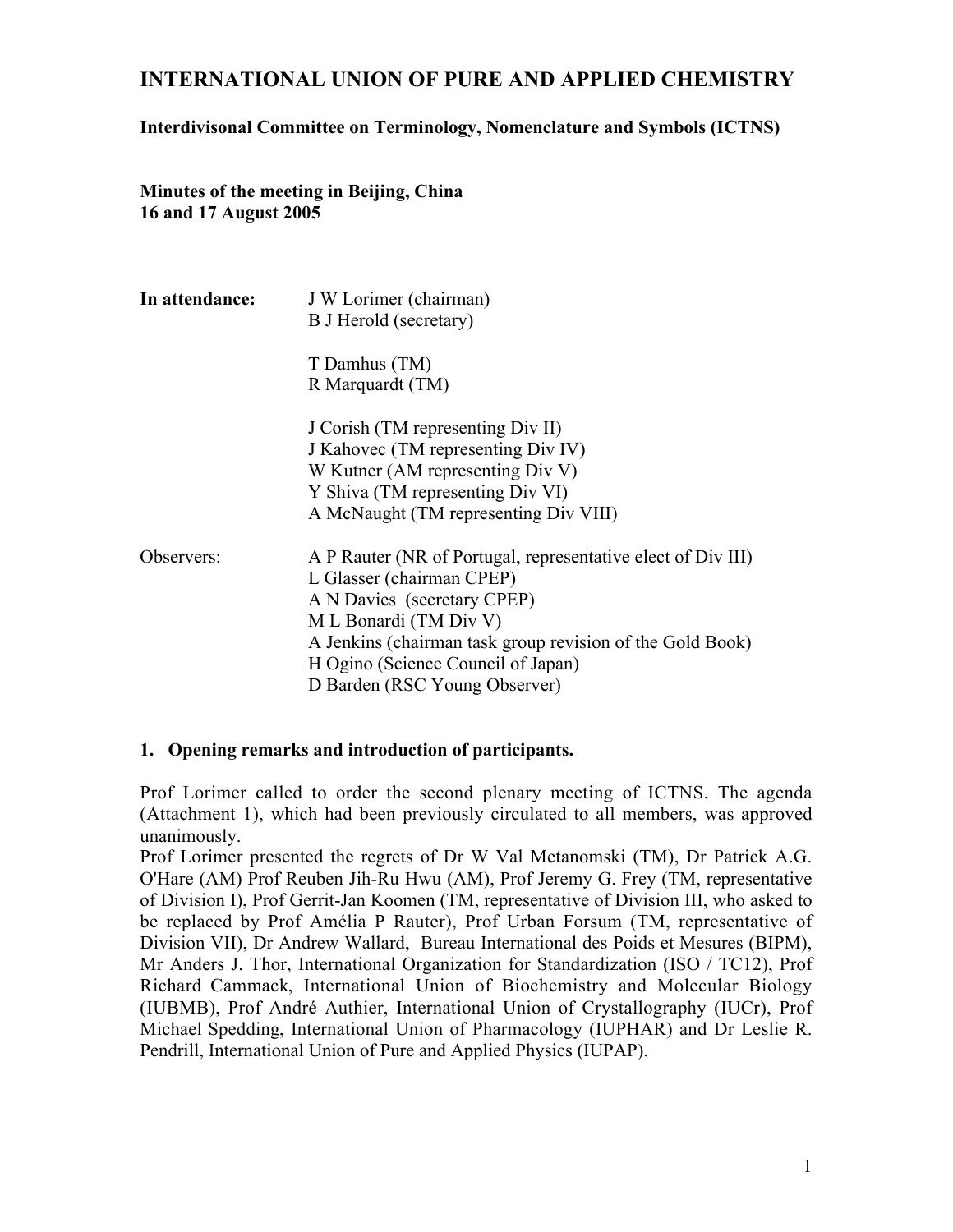## 2. Minutes of Ottawa meeting

The following corrections to the minutes of the meeting in Ottawa 2003, previously circulated with the agenda were approved unanimously:

Errata already mentioned in the minutes of the "core" titular members in Lisbon  $21 - 22$ August 2004:

Front page, second title line: Replace: Interdivisional Committee Nomenclature and Symbols (IDCNS) by Interdivisional Committee on Terminology, Nomenclature and Symbols (ICTNS) Pg. 4, heading of last paragraph: Replace 5.4 Macromolecular Chemistry Division by 5.4 Macromolecular Division. Pg. 4, last line: Replace Division VIII would be responsible in future for all nomenclature problems by Division VIII would be responsible in future for all nomenclature projects. Pg. 7, paragraph 9, line 3: Replace "Dalton" by "dalton" Pg. 10, right column, line 4: Replace Dr. Anders Thor by Mr. Anders Thor Erratum detected after the Lisbon meeting: Headings of Items  $9 - 13$  lack a point after the number.

## 3. Minutes of meeting of core Titular Members, Lisbon

Draft minutes of the meeting of core titular members held in Lisbon  $21 - 22$  July 2004 were circulated to all members of ICTNS by e-mail on 12 December 2004, together with 12 attachments as a single pdf file.

A corrected version of the minutes was circulated together with the agenda. The corrected version of the minutes was approved unanimously (Attachment 2). This approval did not imply the ratification of the decisions, which are to be discussed under item 5 of the agenda.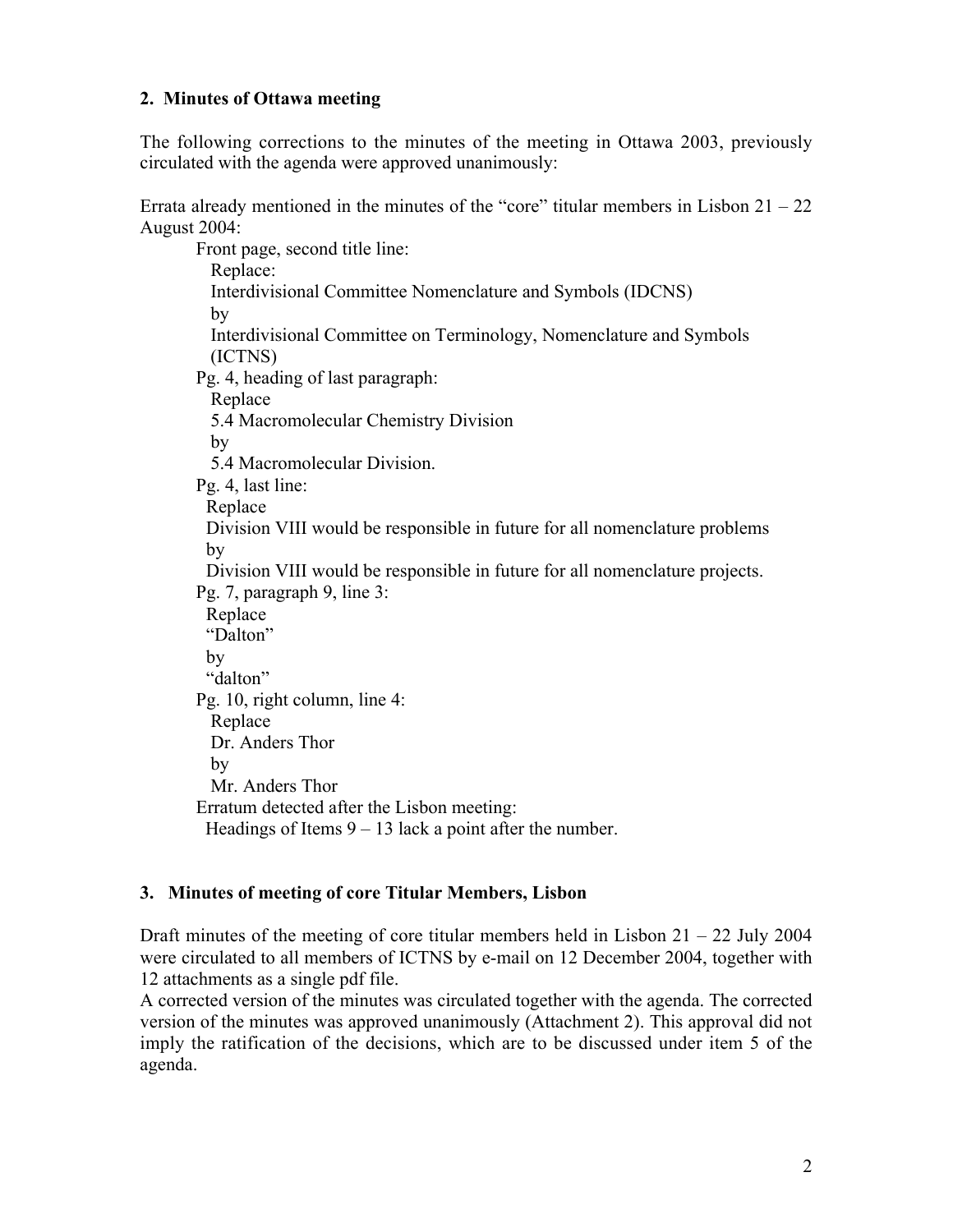## 4. Business arising from the Ottawa meeting not covered in Lisbon

It was commented that the question of whether to hold also plenary meetings in even years was not dealt with in Lisbon to the point of making a recommendation. The discussion was postponed to item 18 of the agenda.

### 5. Business arising from the Lisbon meeting. Ratification of decisions

Since the meeting in Lisbon was not a plenary one, the decisions were opened to renewed discussion on whether to ratify them or not.

### 5.1. Nomenclature in Technical Reports (Item 8 of the Lisbon minutes)

The discussion paper of Dr Metanomski and the comments of Prof Lorimer and Prof Herold on this discussion paper (Attachments 10 and 11 respectively of the Lisbon minutes) were reconsidered and the decisions recorded in the Lisbon minutes were ratified.

### 5.2. Freeman polemic on the mole (Item 3.1 and Attachments 2, 3 and 4 of the Lisbon minutes).

Prof Lorimer drew the attention of the meeting to four letters to the editor of Journal of Chemical Education with comments regarding the paper

R. D.Freeman, SI for Chemists: Persistent Problems and Solid Solutions, *J. Chem. Educ.* 2003, *80,* 16-21.

The following three letters referred directly to the article of R. D. Freeman:

P. J. Karol, (with reply of R. D. Freeman), *J. Chem. Educ.* 2004, *81,* 800

T. Cvitas, *J. Chem. Educ.* 2004, *81,* 801

R. D. Freeman, *J. Chem. Educ.* 2004, *81,* 802

A fourth letter, referring to the related problem of the redefinition of the kilogram:

P. J. Karol, The Kilogram and the Mole Redux, *J. Chem. Educ.* 2005, *82,* 212

prompted the editor of that journal, J. W. Moore to add to the last letter a note, which ends as follows:

"Henceforth I will entertain manuscripts from official groups whose purview is defining and naming units, where the manuscripts inform readers and allow for input to said groups, but I will not entertain manuscripts that initiate proposals for defining and naming units."

In view of what has been stated in the letters and in the note of the editor, it was considered that IUPAC should promote the publication of an article or a series of articles in Journal of Chemical Education, where the official position of IUPAC regarding questions like the adoption of SI units and the redefinition of the kilogram should be brought forward in a way, which would be adequate to the readership of that journal. It was also suggested that the collaboration of Prof Peter Atkins and Prof Ian Mills should be requested. This approach would thus avoid the character of a personal polemic and lend institutional weight to the statements. At the same time, the article(s) should have a didactic character, which would appeal to the readership of a journal that has an educational aim.

The chairman was asked study the possibility of submitting a specific project in order to allow a task group to carry out this idea with some financial support, as well as to start exploratory contacts with the editor of Journal of Chemical Education, and ask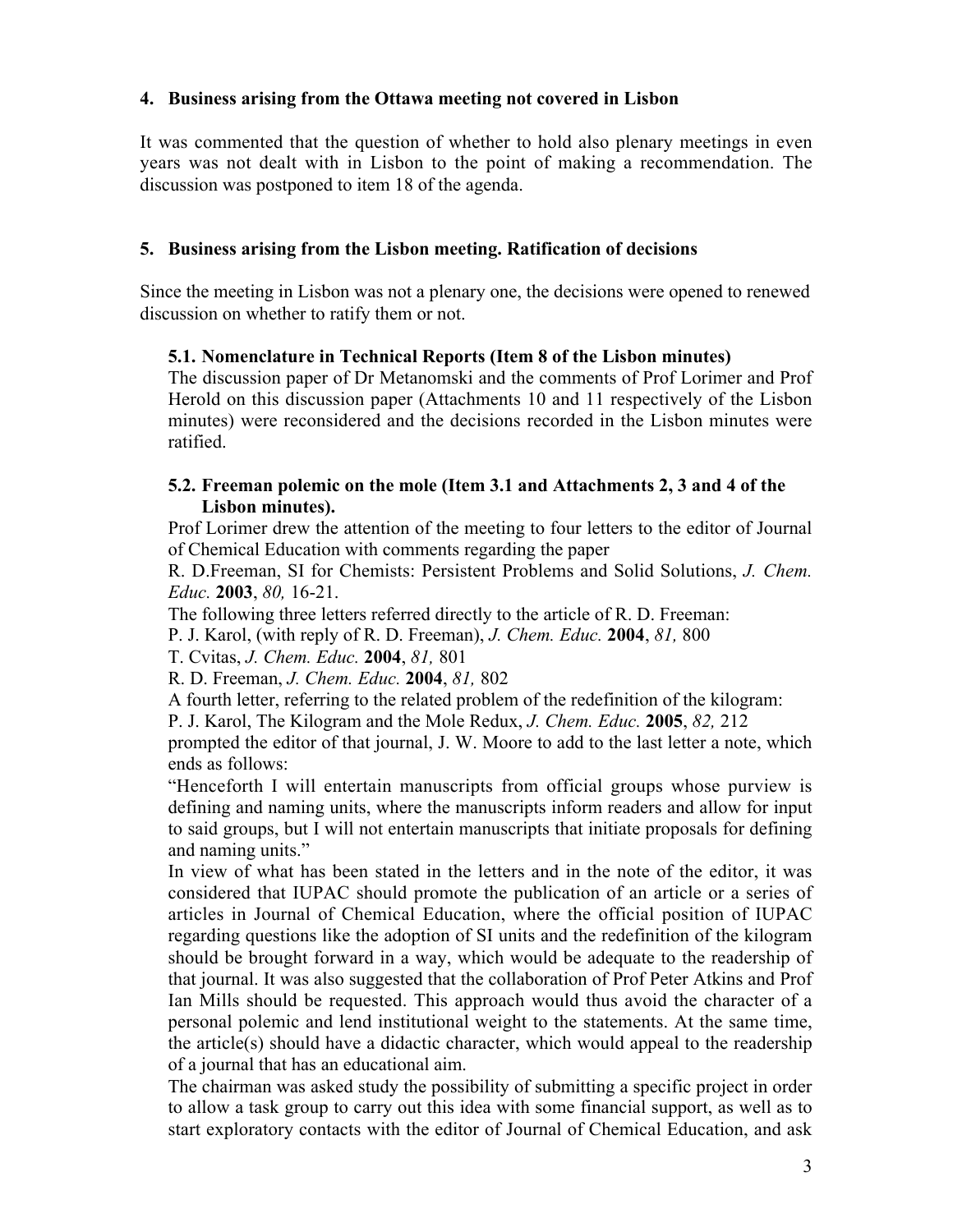Prof Peter Atkins and Prof Ian Mills for their collaboration. Prof Atkins had already expressed his support.

#### 5.3. Inclusion of Chairman and Secretary as editors of PAC

Prof Lorimer informed the meeting that the position of ICTNS, as recorded in the minutes of the Lisbon meeting, regarding the roles as editors of the Chairman and Secretary of ICTNS, was accepted by the Secretary-General. The inside covers of Pure & Applied Chemistry mention since January 2005 the present chairman and secretary of ICTNS as "Editors, IUPAC Recommendations and Technical Reports".

#### 5.4. Request to Bureau and Council in time to change Bylaw B2.11 to shorten the period of public review of Recommendations to three months.

Prof Lorimer informed the meeting that, when discussing with the editor of Chemistry International (CI) the view of ICTNS, that the period of public review of recommendations should be shortened to three months, the editor explained that, from the date CI receives the request to announce the public review of a provisional recommendation, until the printed copy of the next issue of CI can be mailed, at least two months will have passed by. In the ensuing discussion, the point was raised that in future there may perhaps be only an electronic edition of CI. It was argued, however, that in the near future this should not happen, because there are still too many regions in the world, where access to internet is not easy, and the hard copy of CI is important as the most effective way of disseminating information.

As a conclusion, the meeting decided to abstain from requesting a change of Bylaw B2.11.

#### 6. Workshop on *Pure Appl. Chem.*, at IUPAC Secretariat

A report on the meeting of the Chairman and Secretary of ICTNS at the IUPAC Secretariat, Research Triangle Park, North Carolina on 2004-11-21 had been distributed with the Agenda of the present meeting for information (Attachment 3).

#### 6.1. Editorial positions on Pure Appl. Chem.

See Attachment 3 and Item 5.3. of these minutes.

#### 6.2. Establishment of Editorial Advisory Board (EAB) for *Pure Appl. Chem.*

Prof Lorimer reminded the meeting that he had been appointed to sit on the Editorial Advisory Board (EAB) for *Pure Appl. Chem* as Chairman of ICTNS. He also informed that there was not yet any agenda for the next meeting of the EAB.

#### 6.3. Review of Manuscript Central

See Attachment 3, and Item 9.1 of these minutes.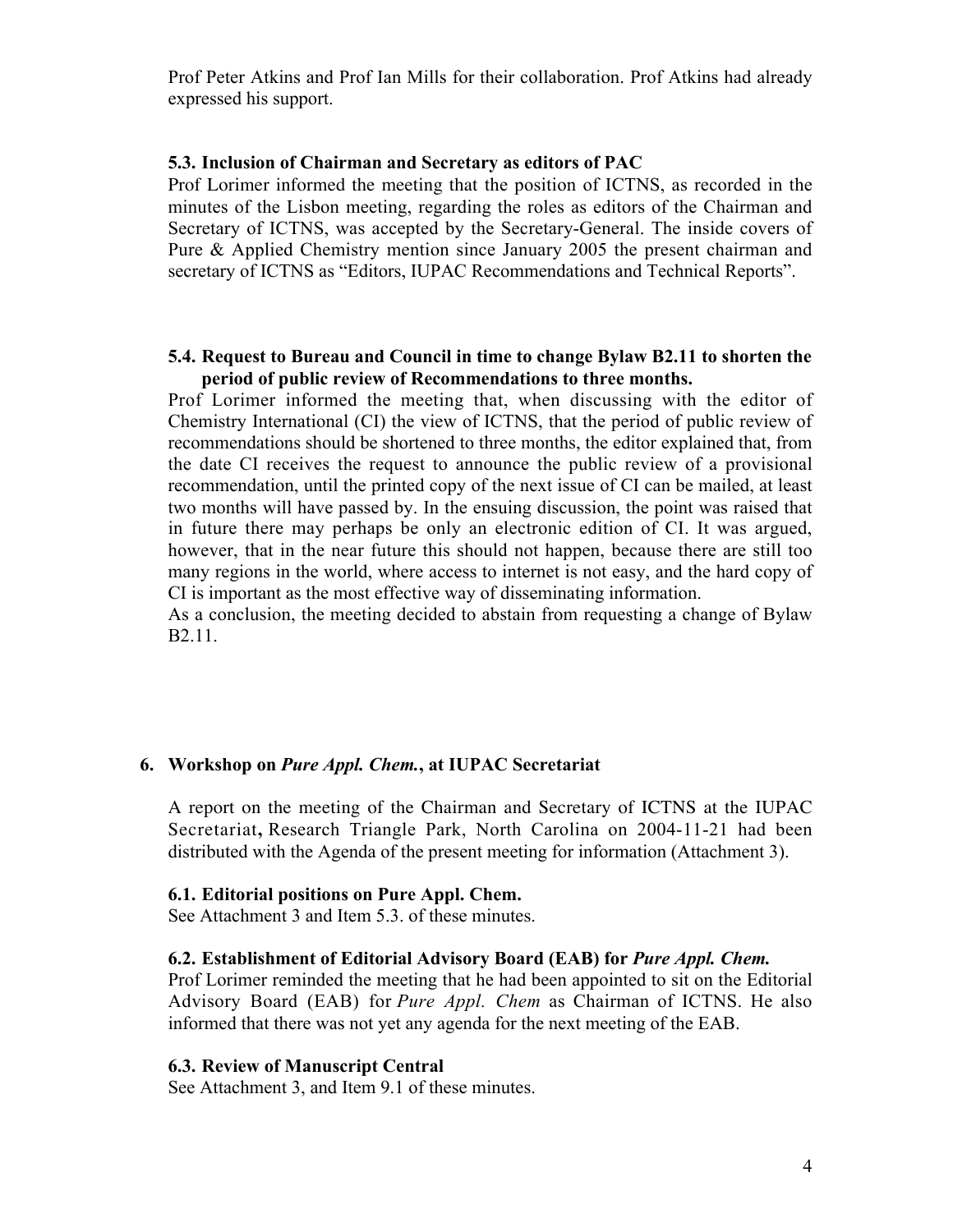### 7. Report to IUPAC Council

The Biannual Report of ICTNS to IUPAC Council had been distributed with the Agenda (Attachment 4). Prof Lorimer commented that the time available to write that report had been very short, but the meeting praised its conciseness. It was also commented that the activity of answering of queries from the public, which is mentioned in the report, contributes to the public image of IUPAC.

### 8. Current status of manuscripts: in the review cycle, completed, published

### 8.1. Technical Reports

### 8.2. Recommendations

Both aspects of the status, Technical Reports, as well as Recommendations are covered in Attachments 5 and 6, which were distributed previously together with the Agenda. The first one is a summary according to the records of the Chairman of ICTNS; the second one is the automatic output from the ManuscriptCentral system.

Prof Marquardt and Dr McNaught criticized the fact that the status reports do not specify which Division originated each manuscript.

The officers of ICTNS were asked by the members for specific information on several manuscripts to which they replied.

Prof Kutner mentioned that often, authors of IUPAC projects do not comply with instructions for authors on preparation of IUPAC documents to be published in *Pure & Applied Chemistry*. He suggested that the IUPAC-Secretariat, upon notifying authors of approval of their project proposals, should inform them about the exact location of these instructions on the web by including e. g. a link in the message of approval. Prof Lorimer reminded that he had written a memo to all Division Presidents about the recent changes in the Guidelines and Procedures and asked them to draw the attention of task group chairmen to these documents. He admitted, however, that Division Presidents have sometimes passed on manuscripts to ICTNS, without checking if they complied with the Guidelines.

### 9. Procedures for processing Technical Reports and Recommendations

### 9.1. Manuscript Central

Some members raised the possibility of exchanging reviews of particular manuscripts among members of ICTNS, in order to have a more widely shared responsibility, e. g. among all five core titular members for the final editorial decision concerning each manuscript. Others opposed the idea of having a panel to examine the reviewer's reports and deciding collectively, arguing that the mission of the editors and that of the reviewers should be kept separate from each other, and that there were advantages in knowing the opinions of reviewers independently from each other. In the ensuing discussion, the consequences for the administrative complexities and the length of the review process were also analyzed, in case an additional loop would be introduced in the process. A suggestion to have a WebBoard for discussion of manuscripts by ICTNS members was also suggested, but was opposed by others.

After lengthy discussion, the following procedures were approved.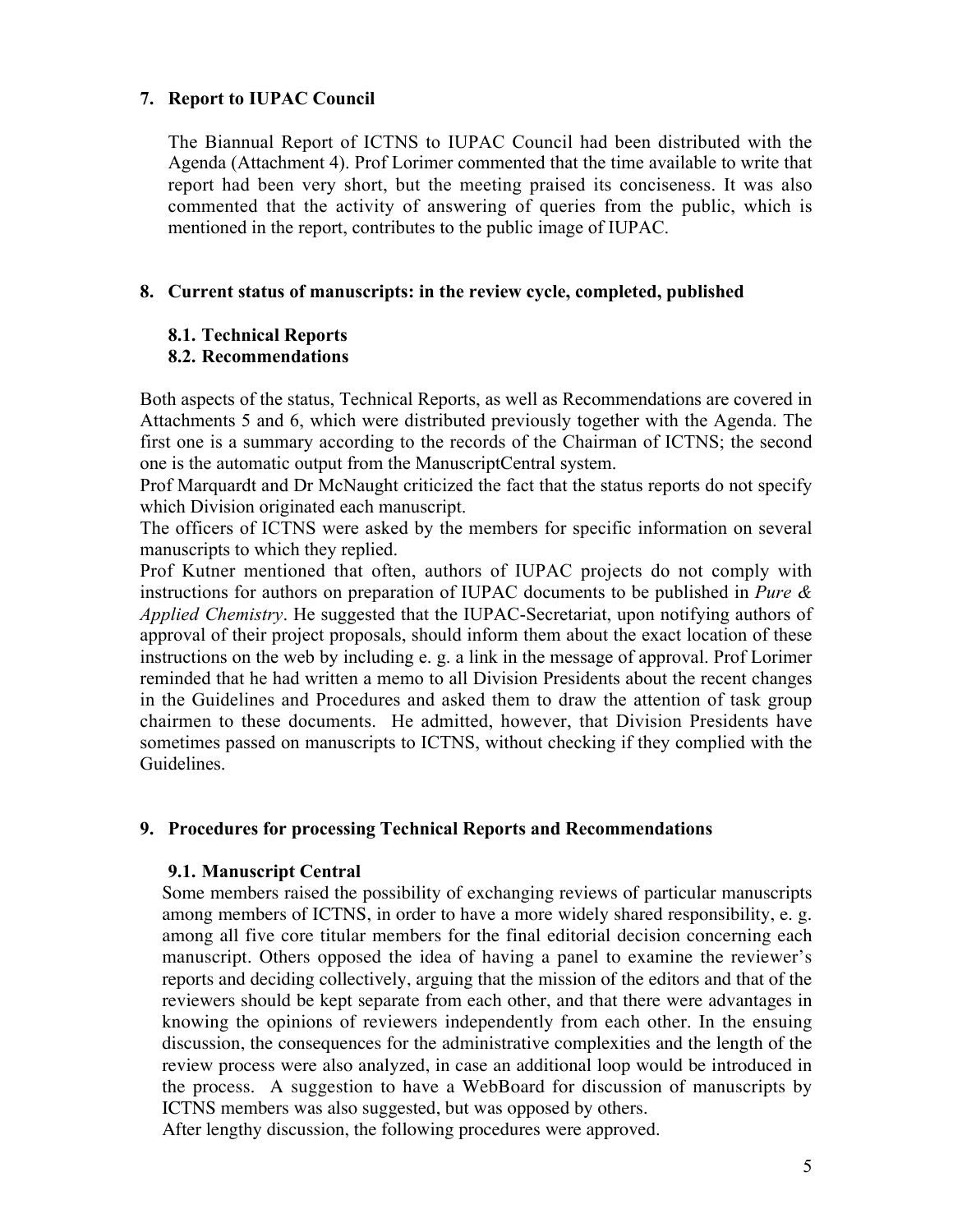- 1. For external reviewers (i. e., non-members of ICTNS) or for ICTNS members who do not wish to have their reviews read by others except by the officers of ICTNS and the authors, the usual procedures of review using Manuscript Central will apply.
- 2. For those who wish to exchange reviews, their reviews should be sent to the Secretary of ICTNS via ordinary e-mail (i. e., outside of Manuscript Central), including permission to exchange with others. When two or more such reviews have been received, the Secretary will circulate them to the appropriate members for comment within a two-week period. At the end of this time, each reviewer should submit an independent and final review to Manuscript Central.
- 3. This procedure is an experiment, which will be reviewed at the ICTNS meeting in 2006. The purpose of the experiment is to see if exchange of reviews will ultimately enhance the quality of the final versions of manuscripts.
- 4. The officers of ICTNS may, as occasion demands initiate exchanges of reviews among selected members to discuss controversial points involving terminology or nomenclature.

Prof Herold mentioned that, for a number of manuscripts, he had verified that the quality of the reviews was sometimes substantially improved by involving referees outside ICTNS and even IUPAC. The selection of outside reviewers has not always been easy. He asked for opinions on how the editors could have access to a database from which they could draw names and addresses of specialists for a variety of fields. Dr Damhus suggested that the Union Advisory Committee might be a way to get National Adhering Organizations to cooperate in the search for adequate referees for specific areas. Dr McNaught said, that the database used by the Royal Society of Chemistry might be consulted, subject to RSC permission. Dr Damhus expressed also his view that all members of ICTNS could be involved in the selection of referees. No immediate solution was found for these problems, but some of the members present suggested that they might help through their contacts to point out referees in those cases, where the officers of ICTNS had difficulties in finding adequate persons. Prof Lorimer offered to explore the possibility to set up a master list with the help of the Secretariat.

As a more technical aspect of ManuscriptCentral the question was asked about which are the built-in deadlines for referees uploading their comments. For Technical Reports it is one month. As for Recommendations, there were some doubts about the present situation. Prof Lorimer offered to ask Dr John Jost to change, if necessary, the system in a way that the deadline would be five minus one months, five months being the public review period.

## 9.2. Procedures for reviewing TRs and Recommendations

The Chairman reminded members that the procedures for reviewing Technical Reports and Recommendations as published in the 2004 – 2005 Handbook should be revised regarding some aspects. The deadline for submitting changes to the materials for the Handbook used to be end of December, but since this part of the Handbook may not be published in printed form, but only on-line, the deadline may become more flexible. He would propose some changes later this year and submit them to ICTNS member by e-mail for comment. Members are also invited to submit other changes, if they consider them necessary.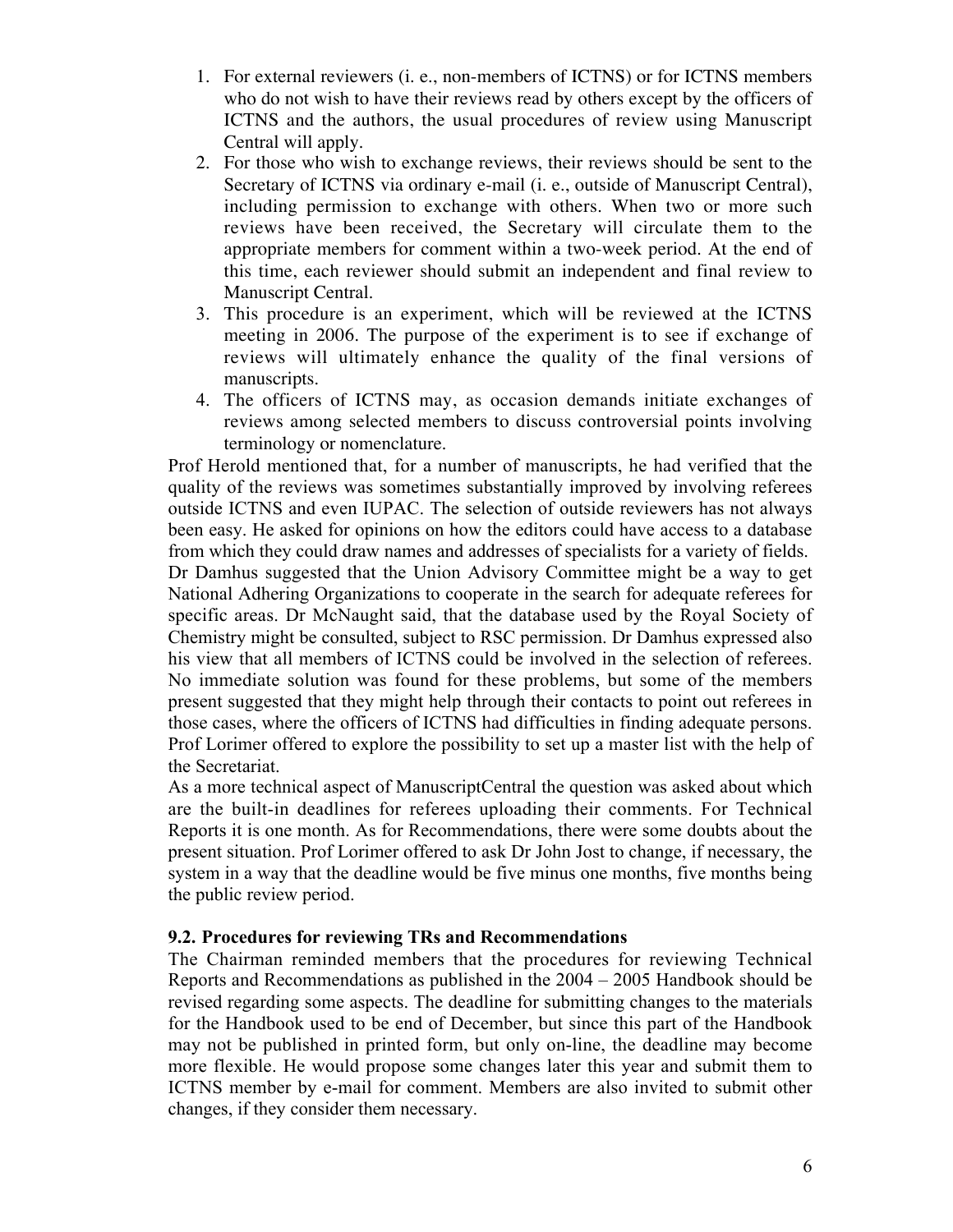## 10. Reports from IUPAC Division Representatives

### 10.1. Division I, Physical and Biophysical Chemistry

Prof Marquardt presented orally a report of the representative of Division I, Prof Jeremy Frey, who had sent earlier his regrets for not being able to attend the meeting, and sent his report by fax to Beijing (Attachment 7).

### 10.2. Division II, Inorganic Chemistry

Prof John Corish, as representative and Vice-President of Division II apologized for not having been able to present a report of Division II prior to the meeting, because of the resignation of Prof Gerd Rosenblatt. He presented orally a report for the biennium  $2004 - 2005$ .<sup>1</sup>

Prof Marquardt asked about the status of the new Periodic Table, and the new atomic weights. Since no document had yet been presented to ICTNS, these data could not yet be published by IUPAC. Prof Lorimer pointed out that nevertheless the new atomic weights should be used in the preparation of the new Green Book.

### 10.3. Division III, Organic and Biomolecular Chemistry

Prof Rauter, replacing as observer Prof Gerrit-Jan Koomen, representative of Division III, highlighted some of the aspects of the report, which had been previously distributed together with the Agenda (Attachment 8). See also remarks of Dr McNaught under item 10.8.

### 10.4. Division IV, Polymer

 $\overline{a}$ 

The report of Division IV had been distributed previously together with the Agenda (Attachment 9). Dr Kahovec informed that the Sub-Committee on Macromolecular Terminology had been renamed "Sub-Committee on Polymer Terminology and Nomenclature". In the ensuing discussion, it was commented that there might be an overlap between Divisions IV and VIII, regarding nomenclature.

### 10.5. Division V. Analytical Chemistry

Prof Kutner used the report of Division V to Council (Attachment 10) as a basis for emphasizing in his comments those aspects, which were of interest to ICTNS, mainly the publications of Division V. He pointed out that, although the report to Council mentioned the Recommendation "Terminology in Soil Sampling" (from Project 2005-033-1-500) as being under review, it had been published already in *Pure Appl. Chem.* 77, 827–841 (2005).

Prof Kutner informed that a project proposal was recently submitted in Division V, entitled "Specific heat capacity functions of combustion gases and fuel gas components" with Prof. H. Gamsjaeger as the Task Group Chairman. He asked the meeting for an opinion on whether the document with the results of the project would be considered as a Technical Report rather than a Recommendation. The report would compile critically evaluated data and would recommend formulas, but neither terminology, nor nomenclature nor symbols. It was considered that such a document would indeed fall under the category of Technical Report.

 $1$  A report was sent to ICTNS after the meeting (see Attachment 21)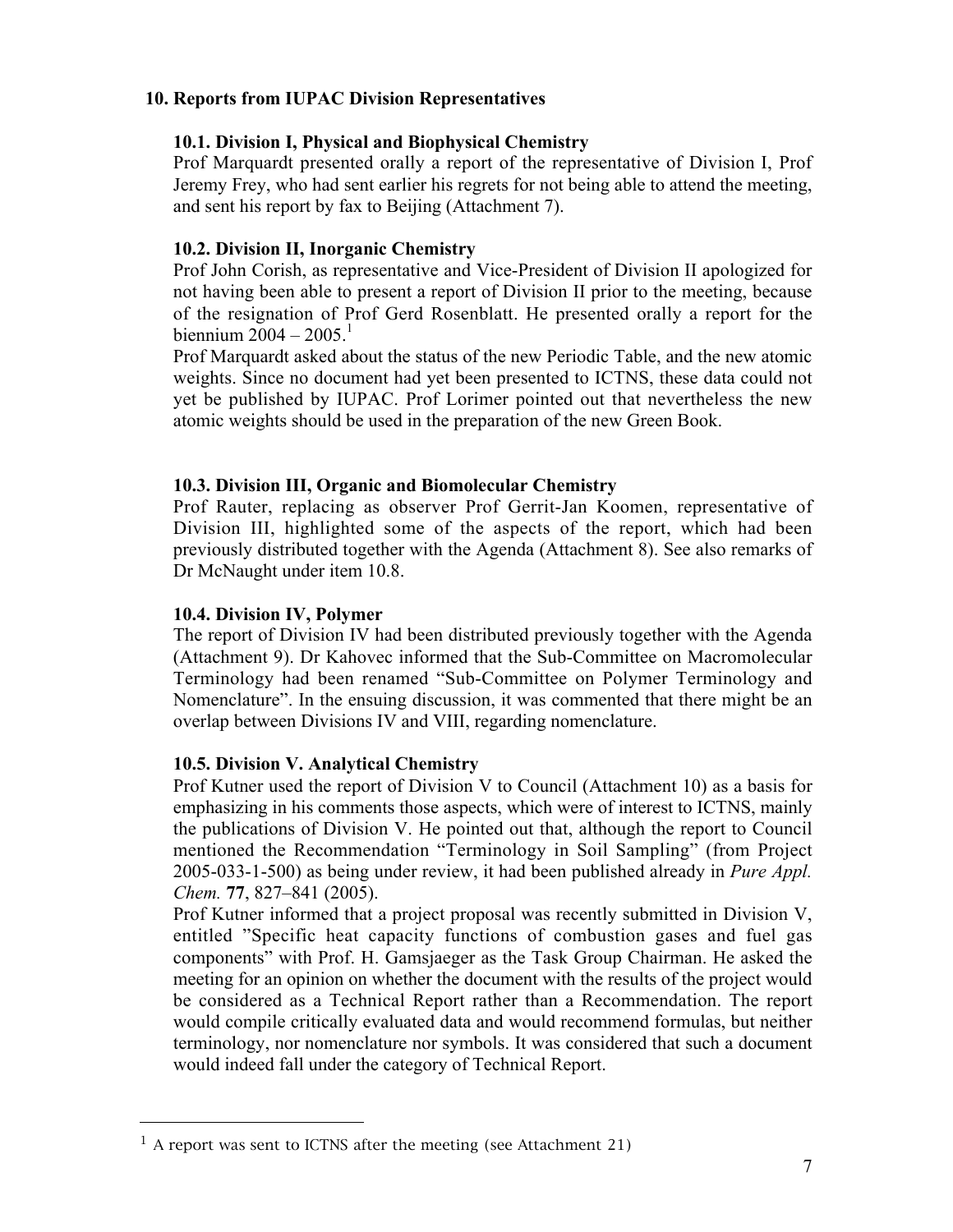The part of the report concerning the Orange Book, in spite of this subject having been scheduled for Item 15.2, took place as follows:

Prof Kutner explained that the updating of the Compendium of Analytical Nomenclature would be made on the internet. He mentioned the poster display during the IUPAC General Assembly and a PowerPoint presentation on the Orange Book.

Some members pointed out that the term "Nomenclature" in IUPAC usage has a more restricted meaning than in general, and that one should replace it thus by "Terminology"in the title of the Orange Book.

It was also pointed out that in the Orange Book, as well as in other documents of Division V, the entries regarding the definition of pH needed to be reexamined, and that there should be no contradictions with the corresponding entries in the new web editions of the Green and Gold Books. In spite of this urgent question having been discussed in great detail, there were still some open question, which would have to be settled by e-mail after the General Assembly.

Some questions raising from paragraph 2.2.b of the Divison V report to Council, concerning the IUPAC Stability Constants Database (SCDB) were discussed. Some participants were concerned that there is no free access to SCDB, including for ICTNS officers and referees appointed by ICTNS. It was also pointed out that the names for ligands were very often outdated and not according to IUPAC nomenclature. Also terminology and units are in part obsolete. The question was raised, if it would be possible to use the period of three years, during which the company Academic Software transfers the responsibility for the management and maintenance of SCDB to IUPAC, to remedy this situation.<sup>2</sup>

<sup>&</sup>lt;sup>2</sup> NOTE: Subsequent to this meeting, Prof K Powell, President of Division V, pointed out that, any further

discussion about the concerns expressed by some ICTNS members about the SC-Database, should be based on the following information about the arrangements for publishing and maintaining the database in a sustainable manner:

<sup>1.</sup> The costs to users of the SC-Database only cover the current costs plus any involved in evolving a different or improved system for future users, and therefore the service, although not being free, is still non-profit. The Bureau and the Executive are fully aware that providing this service bears a significant cost (see below).

<sup>2.</sup> At the Bureau meeting in October 2004 a clear decision was made that SC-Database was a valuable resource for IUPAC and that the project should continue to be supported. The Bureau indicated quite explicitly that SC-Database should not be "given away". It asked for development of a Business Plan that would establish the cost-effectiveness of continued IUPAC support of the project (i.e. the project must be at least self-supporting). Considerable effort has gone into this Business Plan and there has been wide consultation. Regular reports have been made to the Executive. In this context one can comment that the Bureau views this exercise with SC-Database as very important because there are a number of other databases that will in future require IUPAC support on a commercial basis as and when their external sources of support terminate.

<sup>3.</sup> It is not necessary to go into all of the details regarding costs of providing SC-Database to users. However, at present IUPAC contributes around \$4,500 per year to support the data entry program. This does not cover the very significant voluntary contribution made by the President and other members of Division V. When their involvement is taken over by those who are currently paid to enter data, the costs will likely approach \$6-7,000. When the management of the database passes to IUPAC, there will be the cost of management of the master files and data conflation by a (yet-to-be-appointed) software expert at the secretariat (10-15% position); capital and depreciation costs for computer facilities required for management of Master files and source code; advertising; administration costs (registered mailing of CD's and manuals; etc). All of these costs must be covered by sales. With these costs alone, if one is considering, say, 40 sales per year, each item will cost several hundred dollars. If forward planning for a sustainable product involves placing the database on the web, when IUPAC moves to a secure server, conversion to web-compatible software will be a very significant cost, as the programming will have to be out-sourced. To effect the editing of terminology and nomenclature, considered as desirable by some members of ICTNS, there would be additional, significant costs incurred at the secretariat by the expert who alone has access to and exercises management of the master files (excluding any costs of an IUPAC project to guide this work). Adding these "projected" costs will double the price of the product to users. – This brief analysis overlooks the fact that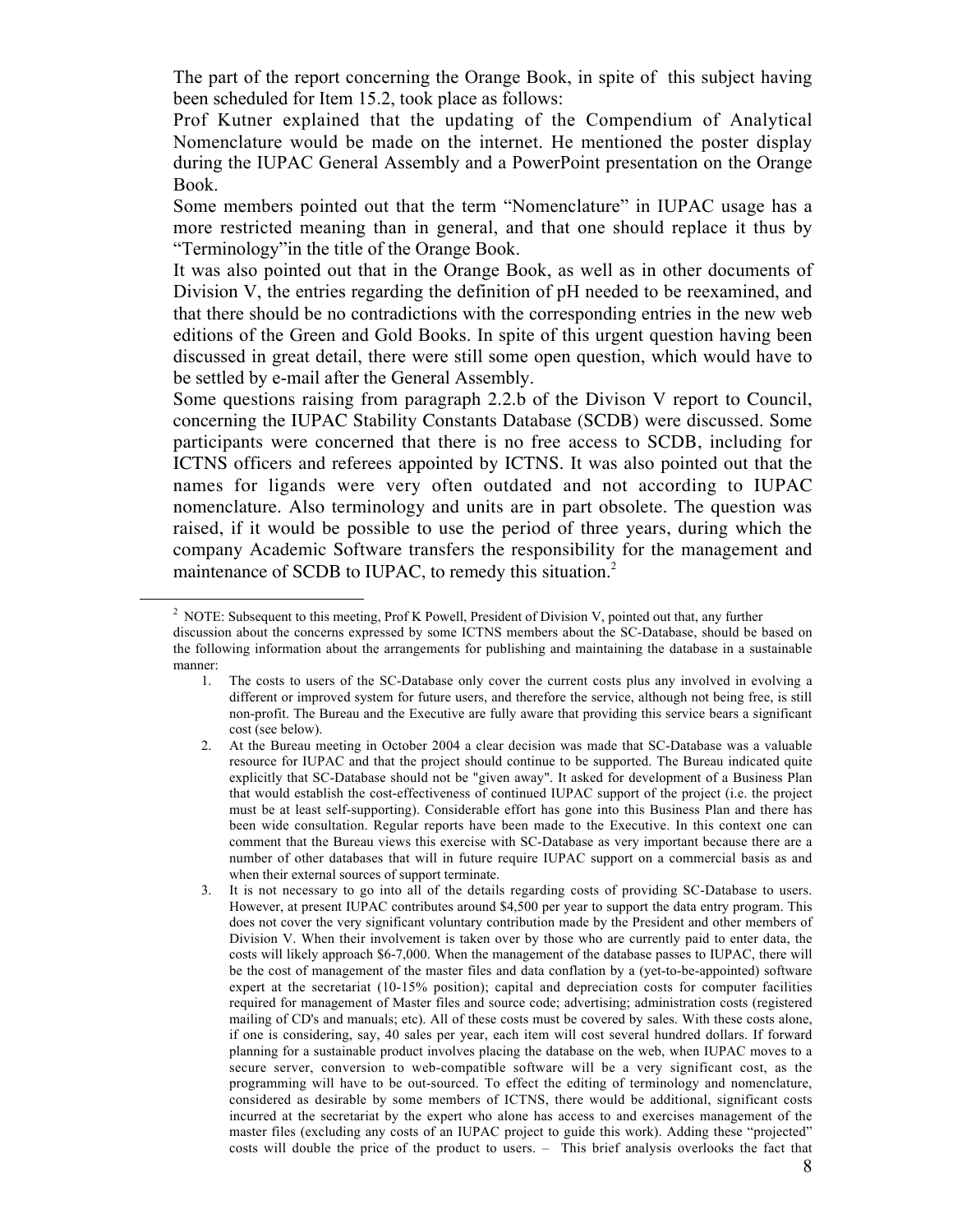Dr Damhus referred in positive terms to a paragraph on page 5 entitled "Better Communication", and recommended that, if one envisages enhanced involvement of IUPAC representatives at IUPAC-sponsored conferences, they should be given the opportunity to make a presentation of IUPAC. He considered that the existing material for a slide show would be too generic for that purpose. He considered the Division representations mentioned on page 8 of the same report as very important, and wished that such opportunities would also be used to increase the visibility of IUPAC nomenclature. This led to comments that most chemistry journals do not oblige the authors of submitted papers to use IUPAC nomenclature and terminology. Dr Barden confirmed that the Royal Society of Chemistry leaves it to the authors to comply or not to IUPAC rules, and that the referees usually do not pay much attention to such aspects. Prof Herold pointed out, that not many people are trained in applying IUPAC nomenclature rules, and that he was frequently asked whether there exists a directory with IUPAC names, which would allow to retrieve an IUPAC name for somebody who has no competence in that field.

Prof Sheva referred to the list of current projects of the report and asked what happens to projects as old as 1999, and if they could still be considered as relevant.

#### **10.6. Division VI, Chemistry and the Environment**

The report of Division VI had been distributed together with the Agenda (Attachment 11).

Prof Sheva highlighted some aspects of the report, and admitted, that IUPAC terminology, nomenclature and symbols were not always followed in documents resulting from IUPAC projects, also because not all were published in *Pure and Applied Chemistry.* mentioned that e. g. the editors of the IUPAC book series at J. Wiley did not make such demands. It was then recommended that, at least, project titles should be formulated according to IUPAC standards.

#### **10.7. Division VII, Chemistry and Human Health**

 $\overline{a}$ 

Academic Software has exclusive copyright over all of the software. When management passes to IUPAC, a significant royalty will be due to Academic Software, albeit on a diminishing scale with time. Any new copyright agreement will embody and preserve the intellectual property interests of Academic Software.

4. Regarding terminology and nomenclature: This is absolutely not the responsibility of Academic Software. On a most generous basis, they have committed to developing the software for database assembly and interrogation, for peripheral programs and for accepting new data for conflation into the database. Any matters related to "quality control" of data etc. are the responsibility of Division V. Division V have been aware of terminology matters, at least since the early 90's, but the work-load of accessing and abstracting the literature and verifying and validating the entered data, and correcting the thousands of errors transferred from the earlier book volumes, has been large enough. If the Division in the future sees editing of ligand names to consistent IUPAC format as a priority then it will have to find the funds to do so via the project system after management of master files is transferred to IUPAC. ICTNS is most certainly aware of some of the difficulties: Division V inherited over 1000 "old" ligand names from the book volumes; many current authors do not name their ligands but refer to them as L1, L2 etc. or they use trivial names; the field size for ligand names in the database must be limited to a realistic value; many new ligands have several names given in SciFinder (CAS naming), while some do not appear in SciFinder at all. One should note that most working chemists will search the database by trivial names as commonly used in the literature, by structure fragment, ligand class etc., not by full IUPAC name.

It is hoped that this information provides ICTNS with a more accurate picture of the nature and current status of the SC-Database project and demonstrates that the consultation team that is working with Academic Software on IUPAC's behalf are accurately carrying out the wishes of the Bureau and Executive.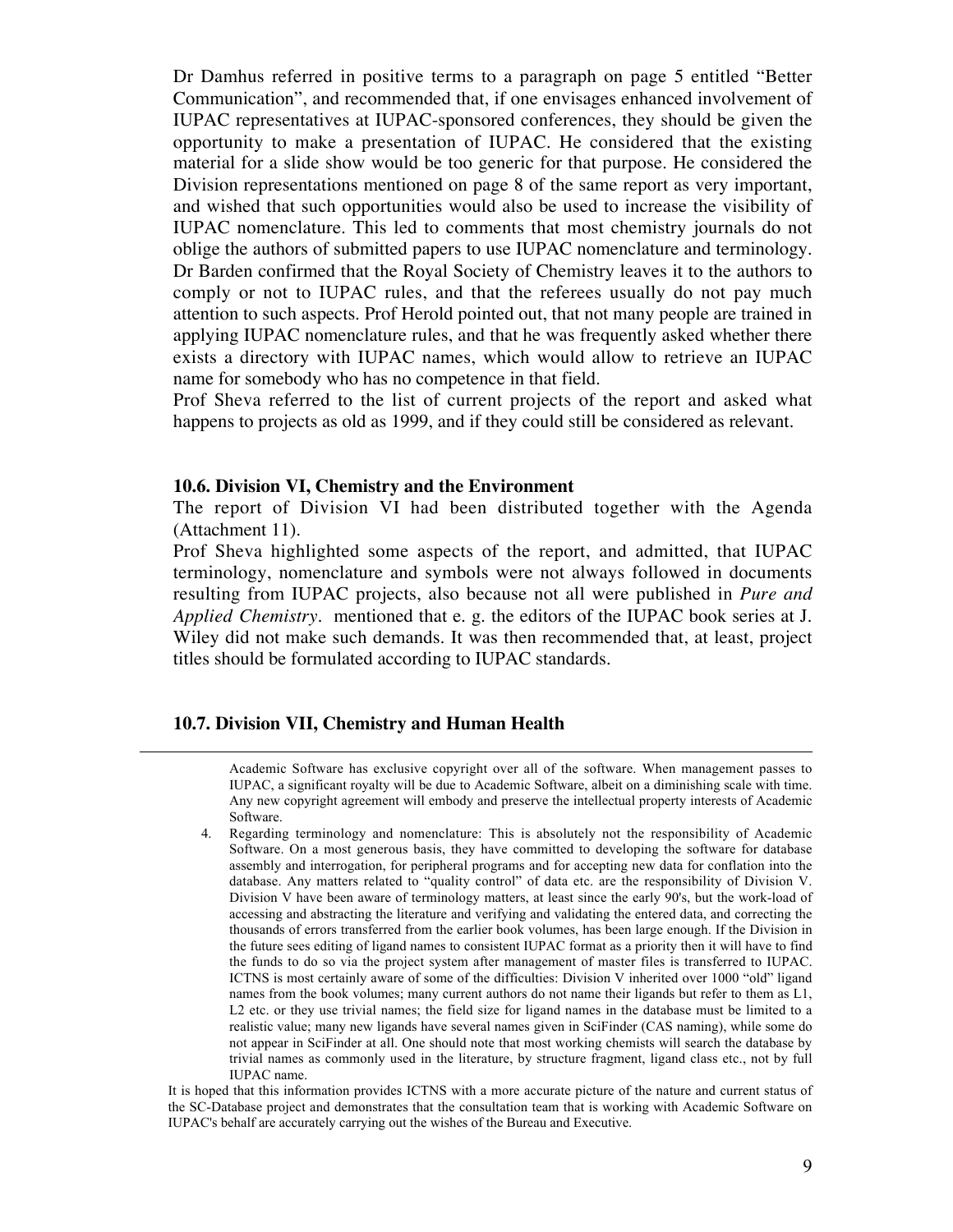A report had been attached to the previously distributed Agenda (Attachment 12). Since Prof Forsum was not be able to attend, no questions were raised.

Prof Lorimer mentioned the Project no. 2000-014-1-700 - Recommendations for the use of nanotechnology in clinical laboratories referred tyo under paragraph 6.2.4 of the report, and pointed out that in the title one should replace "nanotechnology" by "microtechnology". The manuscript would rather have to be considered as a Technical Report, than as a Recommendation.

### **10.8. Division VIII, Chemical Nomenclature and Structure Representation**

The report of Division VIII had been previously distributed with the Agenda (Attachment 13). Dr McNaught added some comments and the following recent informations: An article on the IUPAC International Chemical Identifier InChI in *Chem. & Eng. News* is presently in print, and there will be a chapter on the InChI in the next edition of The ACS Style Guide.

The new Red Book is now scheduled for November 2005, and it is hoped that the new Blue Book will appear by middle 2006.

Prof Herold distributed a page with the comments of Prof Gerritt-Jan Koomen to the Recommendations on Graphical Representation of Stereochemical Configuration, which Prof Koomen wished to be read by the members of ICTNS (Attachment 14).

## 11. Reports from Representatives of Other International Organizations

### 11.1. Bureau International des Poids et Mesures BIPM

A report (Attachment 15) had been distributed previously to the meeting, together with the Agenda.

## 11.2. International Organization for Standardization ISO/TC12

No report has been received.

### 11.3. International Union of Biochemistry and Molecular Biology IUBMB

A report had been received, and was distributed together with the Agenda before the meeting (Attachment 16).Prof Lorimer informed that Prof Dietmar Schomburg has been designated successor of Prof Richard Cammack as representative in ICTNS.

### 11.4. International Union of Crystallography IUCr

No report has been received.

### 11.5. International Union of Nutritional Sciences IUNS

No report has been received.

### 11.6. International Union of Pharmacology IUPHAR

A report had been received, and was distributed together with the Agenda before the meeting (Attachment 17).

Prof Kutner pointed out that the work on a database for receptors mentioned in the report is of considerable interest to a project on biosensors listed in the report of Division V. He considered the task of giving systematic names to all ligands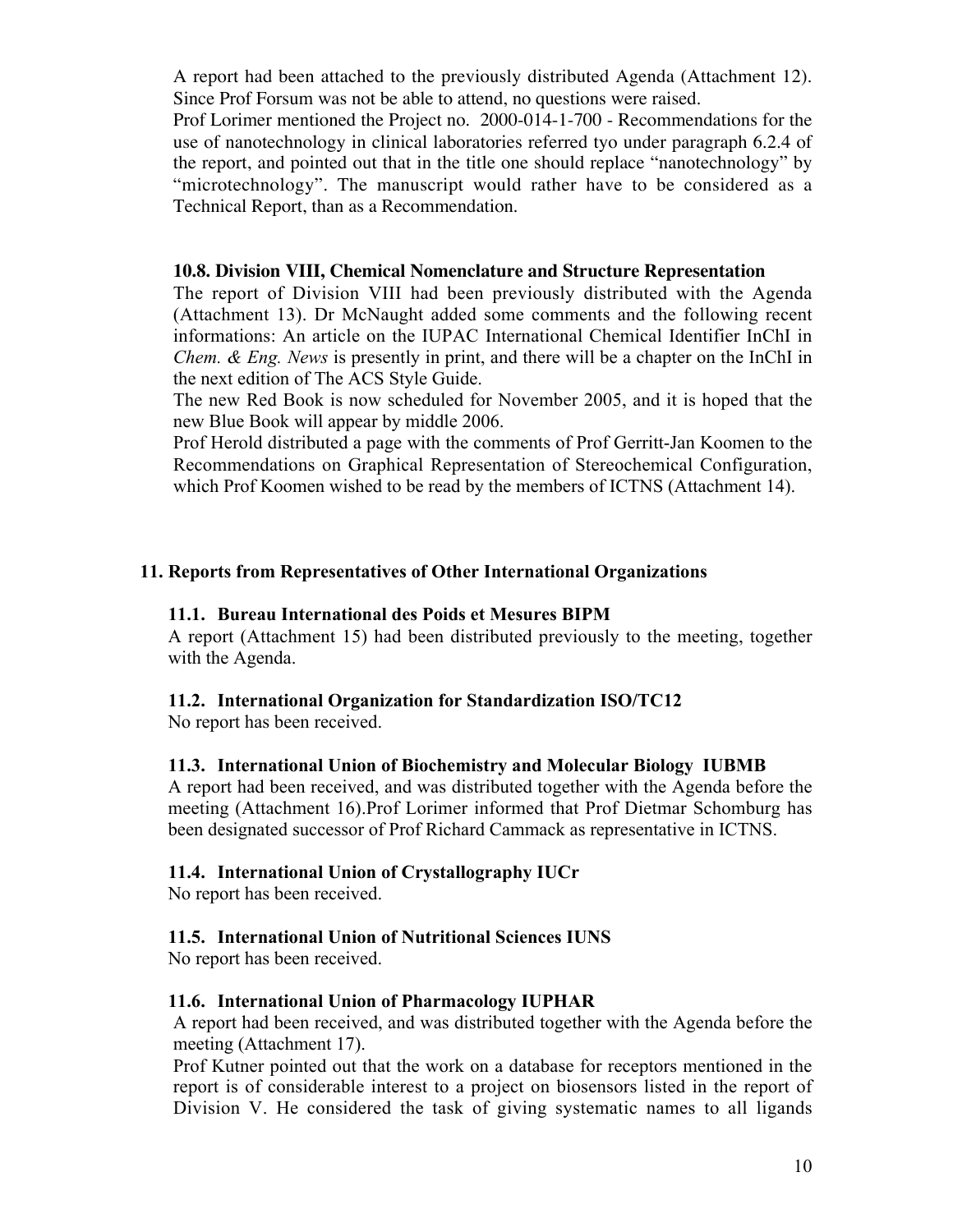interacting specifically with the receptors difficult to achieve, in view of its huge size.

## 11.7. International Union of Pure and Applied Physics IUPAP

A report had been received, and was distributed together with the Agenda before the meeting (Attachment 18). Prof Kutner mentioned that Division V was trying to avoid in their documents contradictions with the recommendations of IUPAP Commission C2: Symbols, Units, Nomenclature, Atomic Masses & Fundamental Constants (SUNAMCO).

### 12. Report of June meeting of BIPM/CCU Redefinition of the kilogram – pros and cons

A file with correspondence and publications from Prof Ian Mills, assembled by Prof Lorimer, had been distributed with the Agenda prior to the meeting (Attachment 19).

The question of the need to redefine the kilogram and other SI units was discussed, and the following resolution was approved:

Re: Possible changes to the definition of the kilogram, ampere, kelvin and Mole.

At its August 17, 2005 meeting in Beijing, the ICTNS adopted the resolution given below concerning changes to the definitions of several SI base units. This resolution shall be copied to the Executive Committee of IUPAC in accordance with the terms of reference of ICTNS, which include the requirement:

"To ensure that any considered IUPAC view shall carry the fullest possible weight among other international organizations, all negotiations on matters concerned with nomenclature and symbols with other ICSU bodies, with the international standardizing organizations, and with CGPM and its Committees, shall be conducted through ICTNS, which shall advise the Executive Committee accordingly."

The ICTNS resolution is:

Given that the ICTNS agrees with the desirable qualities for the definition of a base unit, as paraphrased from I. M. Mills, *Molecular Physics* **103**, 15 July (2005):

1. Reference standards should be chosen that are believed, with good reason, to be stable and unvarying under translation in time and apace on an astronomical scale (i.e., are "invariants of nature").

2. Each definition of a reference standard should be able to be realized experimentally with a reproducibility and precision that are as good as those of the best measurements at the time, a requirement that suggests that revisions to standards will continue to be necessary as scientific skills increase.

3. Definitions should be simple, embracing concepts that are easy to comprehend and apparatus to realize the definition that is easy to construct and not excessively expensive.

4. Definitions should be available freely to anyone anywhere and at any time.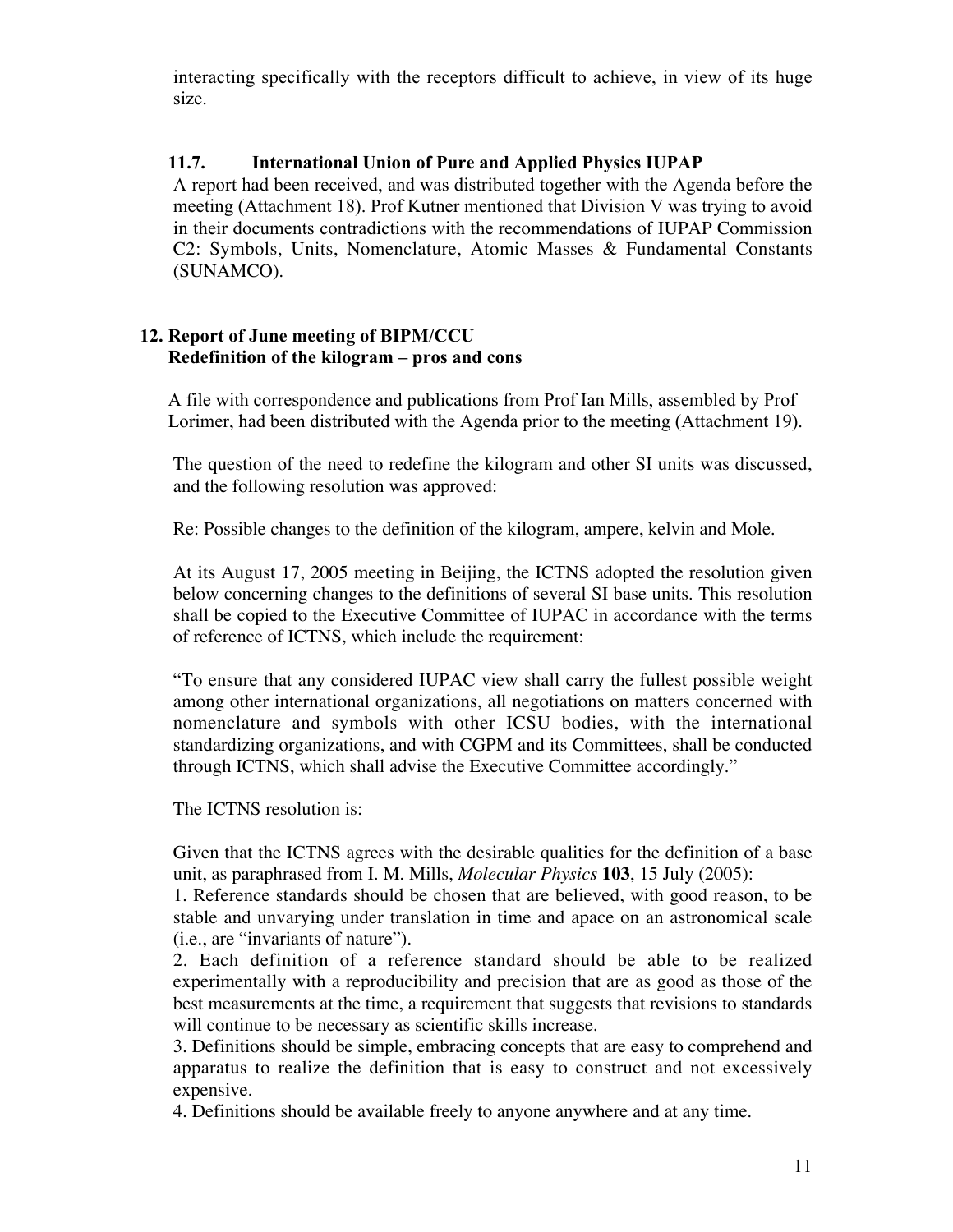the ICTNS resolves that the resolution (appended below) of the Consultative Committee on Units (CCU) of the BIPM to the CIPM concerning possible redefinition of the kilogram, ampere, kelvin and mole be supported by IUPAC. Beijing, China 2005-08-17

### Recommendation U1 (2005)

On possible changes to the definitions of the kilogram, the ampere, the kelvin and the mole

The CCU, considering the responsibilities of the CCU, namely:

- those given to it at its creation in 1964 by the CIPM concerning the development of the SI,
- its responsibility for the drawing up of successive editions of the SI brochure,
- the further responsibility of giving advice to the CIPM on matters related to units of measurement;
- the importance of taking a broad and profound view of the SI to ensure that it meets the needs of all users while at the same time ensuring that it reflects advances in science and in the understanding of the structure of physics;
- the great improvements that have taken place in the accuracy of our knowledge of the values of most of the fundamental constants of physics since the last change in the definition of a base unit in 1983, which fixed the value of the speed of light in vacuum;
- the impact on metrology of the application of the Josephson and quantum-Hall effects;
- $\blacksquare$  the consensus that now exists on the desirability of finding ways of defining all of the base units of the SI in terms of fundamental physical constants so that they are universal, permanent and invariant in time;
- Resolution 7 of the 21st CGPM, 1999, concerning a future definition of the kilogram;
- $\blacksquare$  the recent (2005) recommendations from the CCM, the CCEM, and the CCT to the CIPM
- concerning possible redefinitions of the kilogram to fix, for example, the Planck constant, the ampere to fix the elementary charge and the kelvin to fix the Boltzmann constant, and also from the CCQM in relation to the interests of the chemical community;
- the recent recommendation to the CCU from the CODATA Task Group on Fundamental Constants supporting the redefinitions above, and also on redefining at the same time the mole in terms of a fixed value of the Avogadro constant;
- the broad view that has emerged from discussions at these meetings of Consultative
- Committees and the CODATA Task Group, that if changes do take place in the
- definitions of the kilogram, the ampere and the kelvin, they should all take place at the same time;
- that further experimental results are essential, as noted by the Consultative Committees in their Recommendations cited above, before redefinition of the base units could be implemented;
- that before such important changes are made to the definitions of base units of the SI, wide publicity must be given to the draft proposals so that the opinion of the broad scientific and other user communities, not directly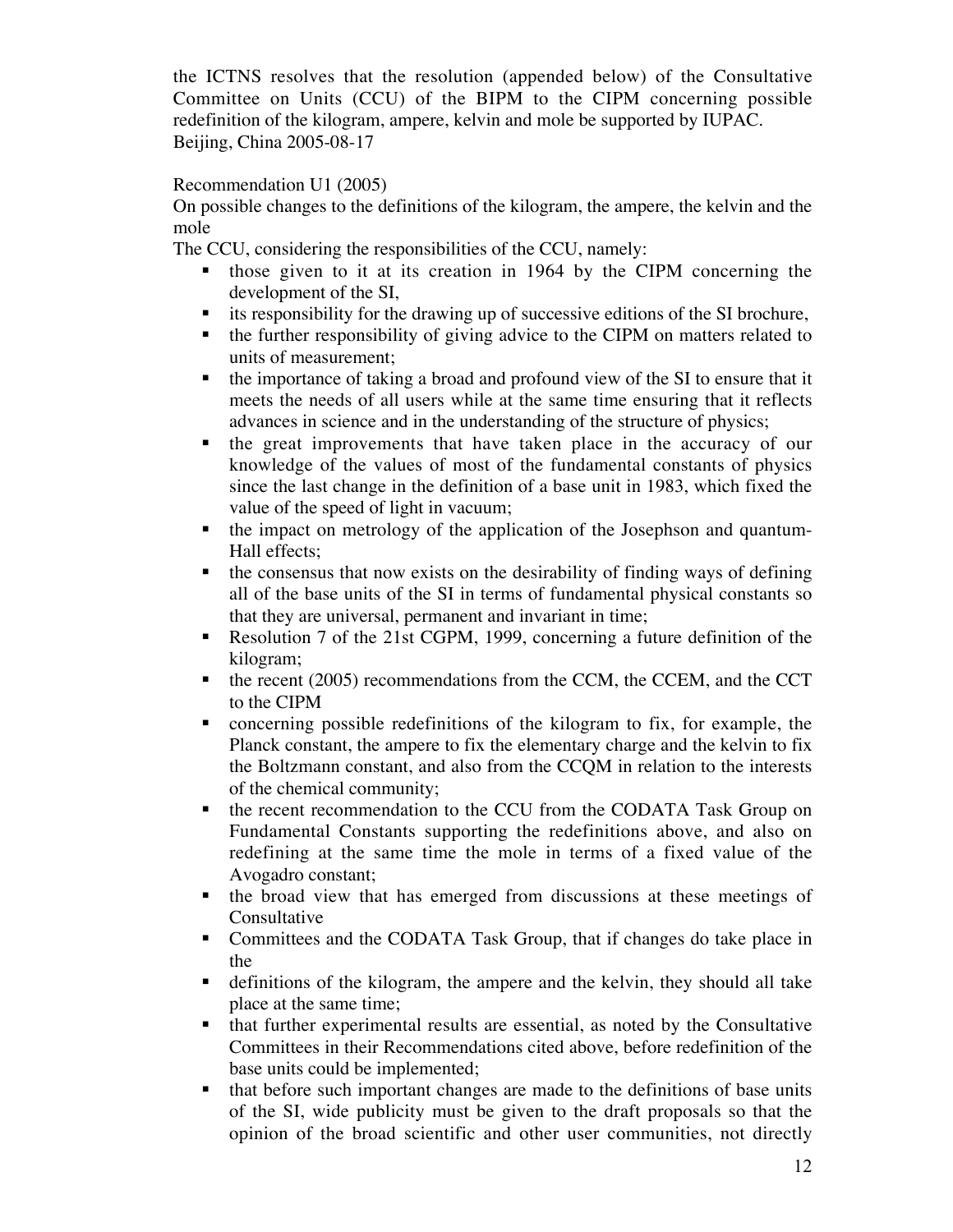touched by the Consultative Committee structure of the Metre Convention, can be obtained and taken into account;

requests that

- the CIPM approve in principle the preparation of new definitions and *miseen-pratiques* for the kilogram in terms of a fixed value of the Planck constant, the ampere in terms of a fixed value of the elementary charge, and the kelvin in terms of a fixed value of the Boltzmann constant, so that if the results of experimental measurements are indeed acceptable, all having been agreed with the various consultative committees and other relevant bodies, the CIPM can prepare proposals to be put to Member Governments of the Metre Convention in time for possible adoption by the 24th CGPM in 2011;
- $\bullet$  the CIPM give consideration to the possibility of redefining, at the same time, the mole in terms of a fixed value of the Avogadro constant;
- the CIPM prepare a Resolution that may be put to the 23rd CGPM in 2007 to alert member states to these activities;
- the CIPM further encourage NMIs to pursue national funding to support continued relevant research in order to facilitate the changes suggested above and improve our knowledge of the relevant fundamental constants, with a view to further improvement in the International System of Units.

### 13. New IUPAC Periodic Table

As had been already verified under Item 10.2, no submission of a new Periodic Table has been yet received by ICTNS.

### 14. Review of sections of the *IUPAC Handbook 2004-2005*:

### 14.1. P

### rocedure for Publication of IUPAC Technical Reports and Recommendations See Item 9.2.

14.2. Guidelines for Drafting IUPAC Technical Reports and Recommendations See Item 9.2.

### 15. Update on status of 'color' books

### 15.1. Red Book – Nomenclature of Inorganic Chemistry

Dr Damhus reminded that he had prepared a document after the Lisbon 2004 meeting of ICTNS core members, which explained in more detail than the preface, the changes made in relation to the 1990 edition. He reported that the second proofs would be sent by the Royal Chemical Society to the authors by mid September. He expressed his hope that publication will take place in November.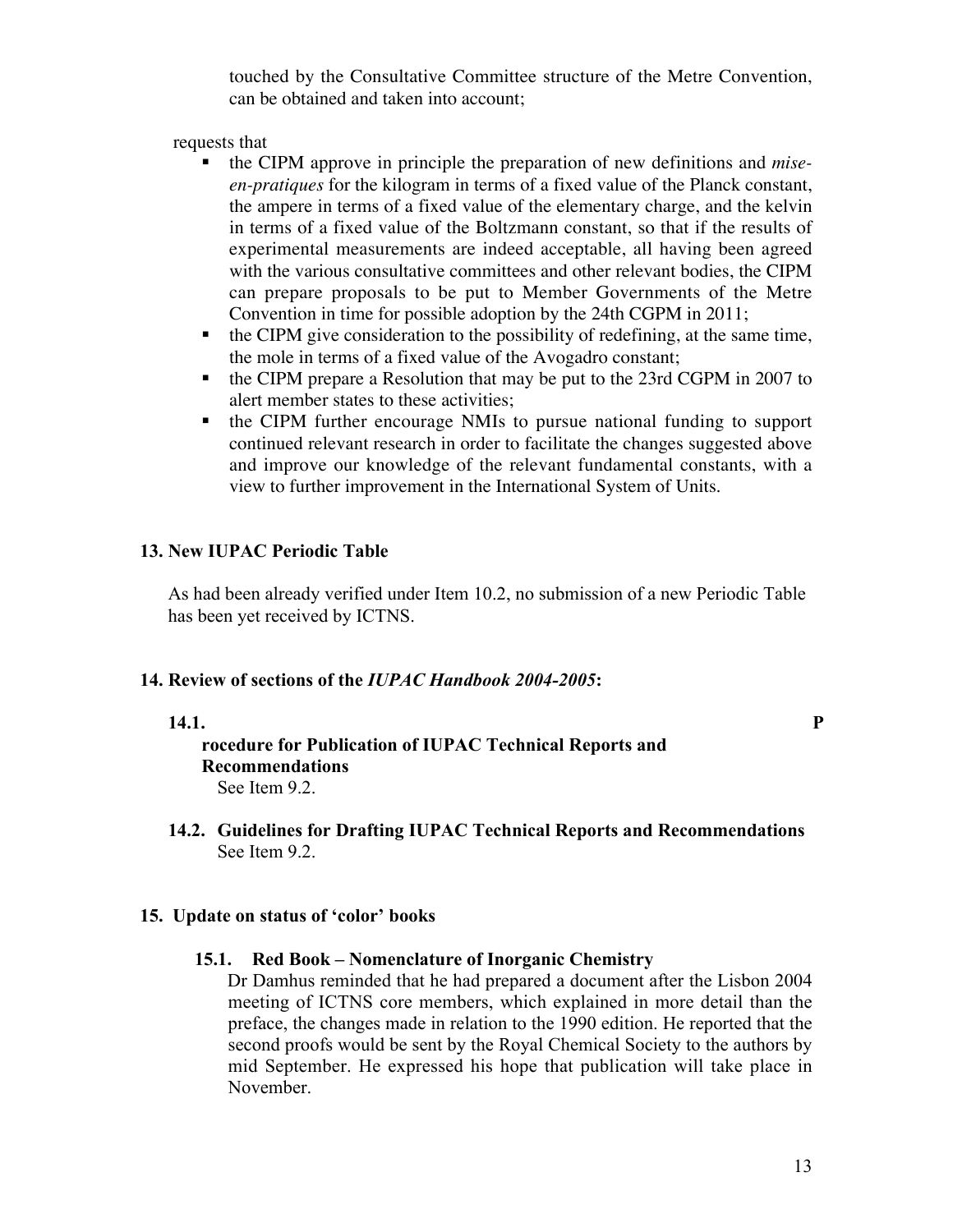# 15.2. Orange Book – Compendium of Analytical Nomenclature

This subject had been already dealt with under Item 10.5.

#### 15.3. Green Book – Quantities, Units and Symbols in Physical Chemistry

Prof Marquardt was asked to provide more information on the progress in updating the Green Book, than that contained in the fax of Prof Frey (Attachment 7). The urgency was justified by Prof. Davies when he reported on the current position of the XML Data Dictionaries project, in particular with regard to difficulties in cooperating with the compilers of the revised Green Book (see Item 15.6). A general discussion about the Green Book ensued during which it was revealed that a manuscript of the latest version of the Green Book could be made available in Beijing. During the meeting, photocopies of that manuscript were eventually distributed by Prof Roberto Marquardt who is a Green Book coauthor and who pointed out that this draft copy was only available in printed form and not as an electronic file. The draft is dated 3rd July. He said he believed that the earliest the full manuscript can be made available will be October as there is still significant revision taking place. Prof Lorimer requested some more

details as to what work is still outstanding and Prof Marquardt replied that, although the basic page layout will not change some of the values for the fundamental constants have to be revised and with them all of the worked examples on around 150 pages. When this work is completed, the document index will need to be generated. Prof Davies pointed out that CPEP had passed a motion calling for the re-printing of the Green Book 2nd edition, should an electronic version of the completed Green Book 3rd Edition not be received by the Secretariat by the end of the General Assembly. With this in mind, and taking into account, that the earliest possible date for delivery is now the end of October 2005, Prof Davies asked Dr McNaught how long the RSC would require to bring the manuscript to print. Dr McNaught responded that they would need just under a year from receipt of the manuscript, so we would not see the 3d edition of the Green Book in print until late August, early September 2006.

Prof Lorimer pointed out that an ICTNS review would probably be required, and following a short discussion, the presence of new Recommendations in the Green Book will mean, that this will have to be a full ICTNS and public review of 5 months. This would delay the publication to early 2007. Taking this into account, John Jost would not be requested to proceed to a reprint of the 2nd edition. It was decided to wait for the 3rd edition to be sent to ManuscriptCentral and a clear deadline was established for this: 31 of October. The official review process would take 5 months. In order to try to speed up this process, it was also decided that ICTNS should start by reviewing inofficially the 3rd July Draft that was available. Prof Marquardt was requested to make sufficient copies available. The following 11 reviewers were nominated: Prof J Corish, Prof R Weir, Prof J Lorimer, Dr A Wallard, Dr L Pendrill, Dr T Damhus and Dr J Kahovec, Dr W Kutner, Dr M Bonardi, Prof B Herold, Dr A McNaught. Dr S Stein was to be requested to carry on as chairman of the Standard XML Data Dictionaries for Chemistry project while ignoring the next edition of the Green Book. Prof Lorimer pointed out, that there were Green Book entries, which may have to be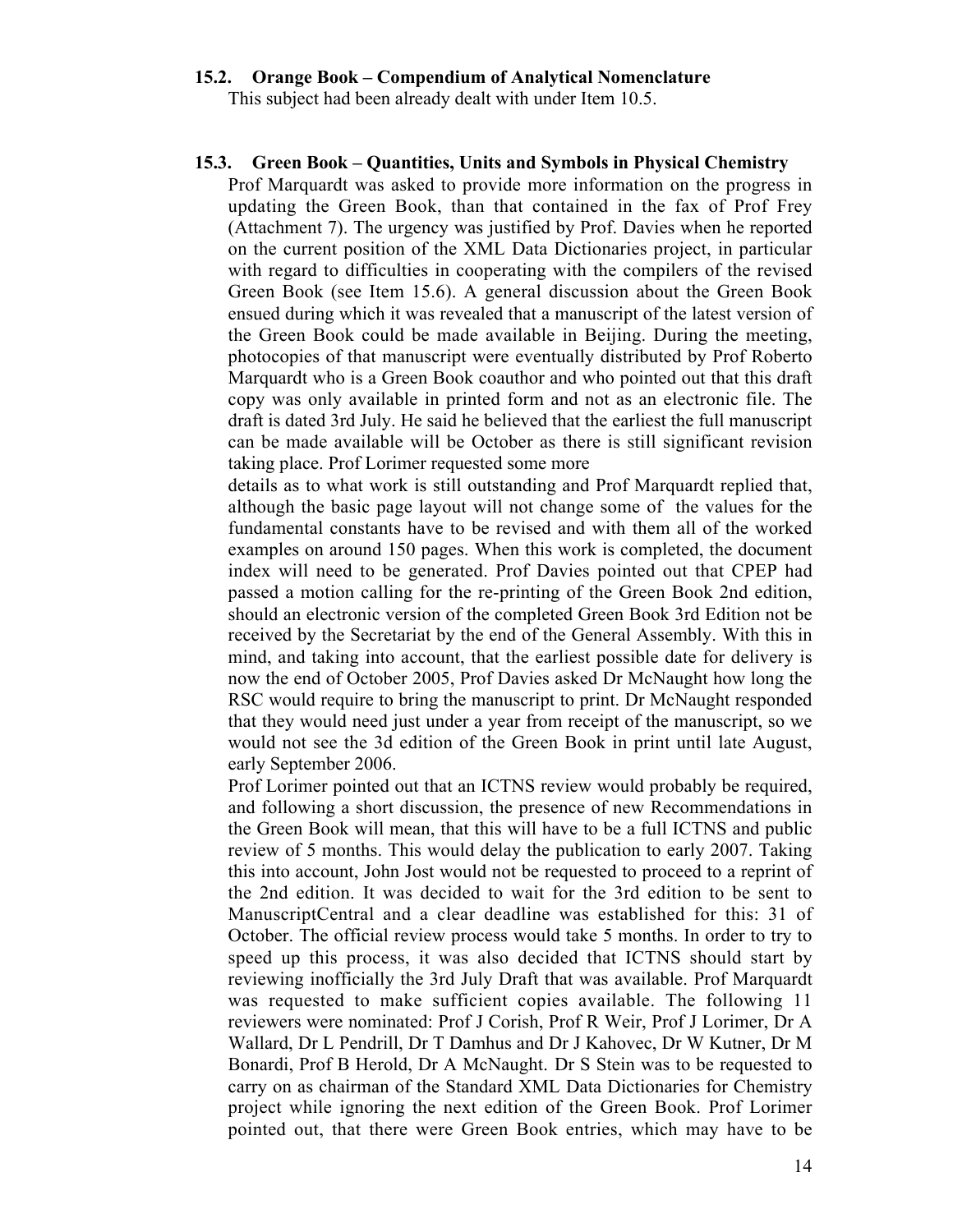revised, but Dr McNaught explained, that these Green Book terms had been already added to the Gold Book  $2<sup>nd</sup>$  edition, which is the basis for the XML version and as such had already undergone ICTNS review and approval. These 'Green Book' entries in the Gold Book, many of which were text equivalents of the original mathematical expressions, would be updated in the normal course of events following publication of the new Green Book.

### 15.4. Blue Book – Nomenclature of Organic Chemistry

Prof Herold pointed out, that the information on the status of the new Blue Book had been already given by Dr McNaught under Item 10.8 (Attachment 13). The question of whether the expected revised version would have to be submitted to a new period of public review or not, was not decided, and Prof Herold was asked to clarify some points by correspondence with the authors and Division VIII.

## **15.5. Silver Book – Compendium of Terminology and Nomenclature of Properties in Clinical Laboratory Sciences**

The report of Division VII, under "Revision of the Silver book" states that "no progress can be reported because a working group leader has been hard to find. The item has high priority and is not abandoned." Since Prof Forsum was unable to attend the meeting, there was no discussion.

## **15.6. Gold Book and XML Data Dictionaries**

A report on XML data dictionaries by Dr S Stein and a report on the Gold Book by Prof A Jenkins had been distributed prior to the meeting together with the Agenda (Attachment 14).

The status report on the work on XML data dictionaries was the first to be discussed. The meeting congratulated Dr S Stein and his team for the impressive work already achieved, and expressed their concern over his resignation. The discussion of his complaints regarding the lack of cooperation from the authors of the Green Book revision has been already reported under Item 15.3. The meeting expressed their hope that Dr S Stein would accept, in view of the measures, which were decided, an invitation to reassume his responsibility as task group chairman.

Prof Davies clarified the decisions made at the CPEP meeting whereby the initial review of the XML version would be treated as a simple copyediting task with Cheryl Wurzbacher being requested to carry out a comparison between the original printed recommendations and the XML version. Any corrections would be communicated to Míloslav Nic for correction. Once this copy editing review was completed only then would the Divisional Reps of ICTNS be requested to look at their respective contents and then as a review of the system rather than content. A fresh project proposal would then be considered when the final version of the Green Book 3d edition is available.

Prof Jenkins was also congratulated for the progress with the updating of the Gold Book. When asked to update the number of 104 terms already processed in March, he informed that the number was now 127. Prof Lorimer wished to know what was planned for the current Gold Book online version. Dr McNaught explained that there were actually two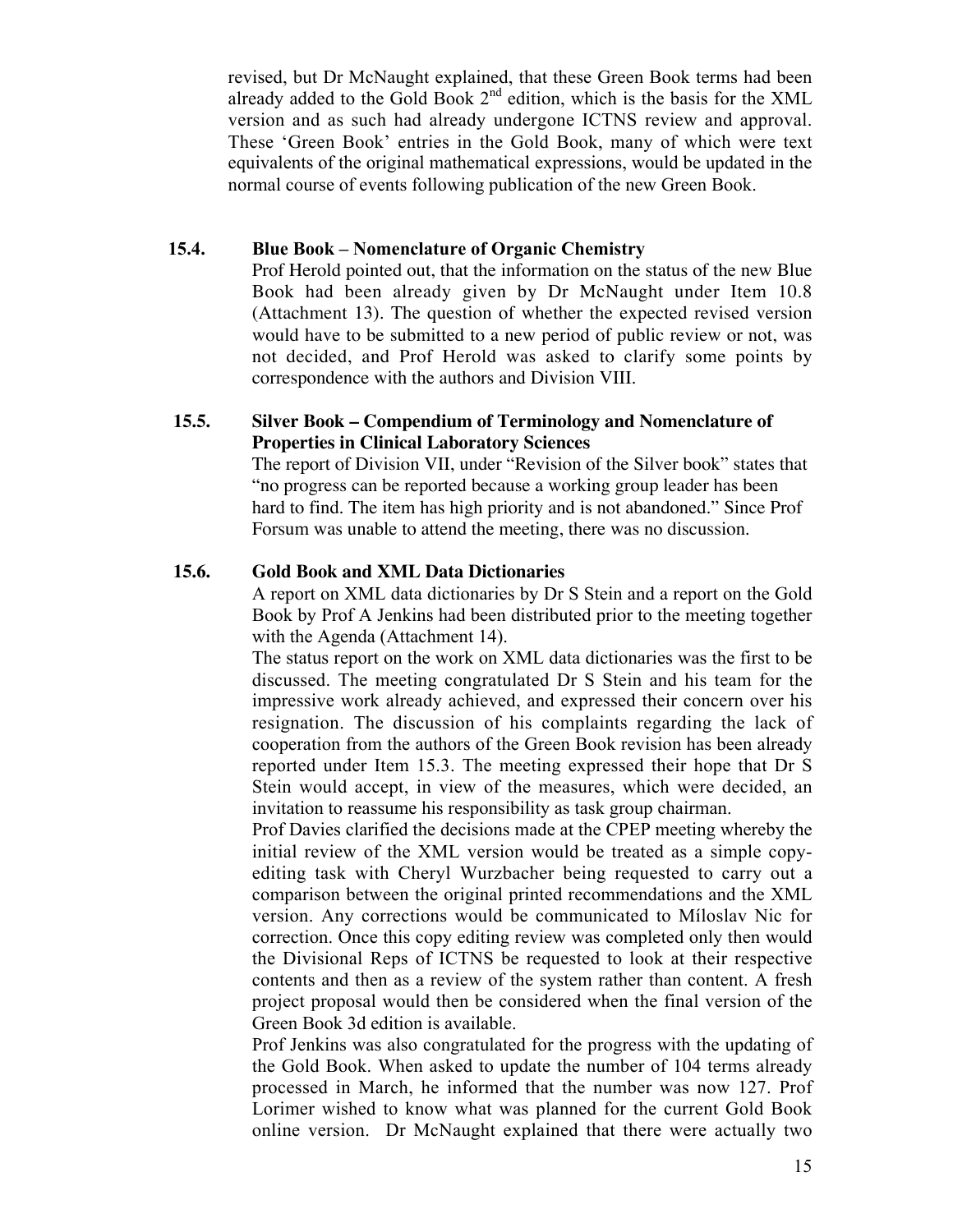versions, one hosted at the RSC and one on www.iupac.org with technically different search engines. It was planned to keep the versions alive and in place and their future would be part of the plans for the migration and update of the whole of the iupac.org website currently underway. Prof Lorimer pointed out that there were some incorrect definitions and symbols in the online version arising from mistakes in the original recommendations and proposed that the task group should collect these errors. ICTNS will be responsible for ensuring that the Divisions take appropriate action on error reports from any source. Prof Davies pointed out that the Colored Books also are used by the legal establishment and as such any changes in definitions must be audit-trailed, with the older versions remaining available online and being clearly flagged that they are now superseded with reciprocal links to the new version. Prof Kutner mentioned that Dr D Moore, Past President of Division V, Analytical Chemistry believed IUPAC would be publishing no more books. Prof Davies thought that this was not completely true. CPEP had been trying to raise the bar for projects which stated that they wanted to publish a book as we have a somewhat poor reputation in the past of bringing out books which nobody wants read at great cost to the Union, late and well over the agreed page limit. Many authors have been able to get a book deal with normal scientific publishers. Since the very successful move to self-publishing, IUPAC no longer has an "official" publisher.

The question was discussed whether the updated version of the Gold Book would be subject to ICTNS review. Prof Lorimer pointed out that there were definitions in the printed edition of the Gold Book, which were wrong, sometimes the symbols were wrong, and others have been superseded by definitions in Recommendations that are more recent. He also considered important that the traceability of definitions needed to be improved. It was understood, however, that this kind of revisions should be an ongoing long-term activity, which should not delay the current project of producing the XML versions but rather be introduced step by step at a later stage.

Concerning new data standards, Prof Davies pointed out that there were three new Recommendations from CPEP falling in the category of Scientific Data Standards. One was ThermoML: an XML Recommendation "XML-Based IUPAC Standard for Experimental, Predicted, and Critically Evaluated Thermodynamic Property Data Storage and Capture" as well as two JCAMP-DX standards, one on EPR/ESR JCAMP-DX for EMR, and one covering chromatography and mass spectrometry JCAMP-DX V.6.00 for Chromatography and Mass Spectrometry Hyphenated Methods. Prof Lorimer confirmed that these standards would undergo the shortened ICTNS three-month review, as they have been in the public domain for some time and already undergone extensive industrial review.

### 15.7 Purple Book – Compendium of Macromolecular Terminology and Nomenclature

Dr Kahovec informed that the Recommendations in the first edition of the Purple Book are still valid, and that the second edition would have no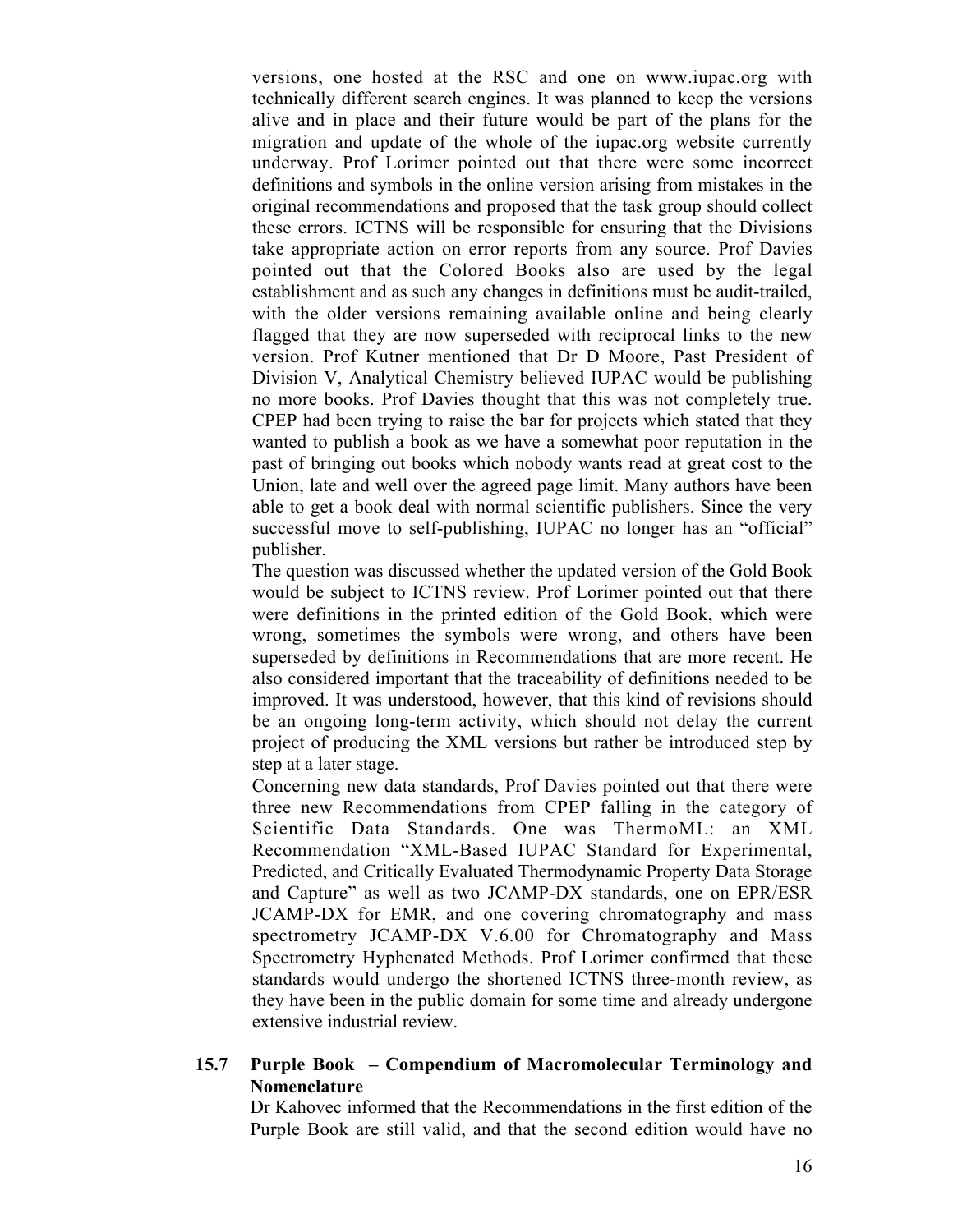substantial changes. The question was raised whether the title might be changed to read "Compendium of Terminology and Nomenclature of Polymers", for the same reasons as the ones, which were given for changing the name of the Division. This suggestion was, however not further discussed during the meeting, and therefore nothing was decided about a possible change of the title, which would have to be agreed not just by ICTNS, but also by the editor and authors, as well as by Divisions IV and VIII.

It was considered that attention should be paid to consistency of the nomenclature used in the Purple Book with "A Guide to IUPAC Nomenclature of Organic Compounds (Recommendations 1993)".

### 16. Meeting of JCGM Joint Committee for Guides in Metrology

Dr Ales Fajgelj was proposed to represent IUPAC at the meeting of JCGM Joint Committee for Guides in Metrology.<sup>3</sup>

### 17. Membership

See Attachment 20, which had been distributed together with the Agenda prior to the meeting. Prof Lorimer informed, that, according to the latest information, the Division Representatives would be probably the same as presently, with the exception of the following replacements:

Division I: Prof Ron Weir, Division III: Prof Amélia Rauter, Division VIII: Prof József Nyitrai. There were still no news about Division II, and Division VII.

### 18. Plans for future meetings: question of even-year meetings of the core TMs between GAs: available funds, more frequent face-to-face meetings, exclusion of Divisional representatives, etc.

Because of poor attendance at Beijing, and the need to continue the discussion on several open projects, Prof Lorimer will try to arrange a plenary meeting in 2006.

#### 19. Adjournment

The meeting was adjourned on the afternoon of August 17, 2005.

<sup>&</sup>lt;sup>3</sup> NOTE: Subsequent to the meeting, Dr Fajgelj considered that he had too many commitments, and Prof. Paul de Bièvre agreed to do this job.